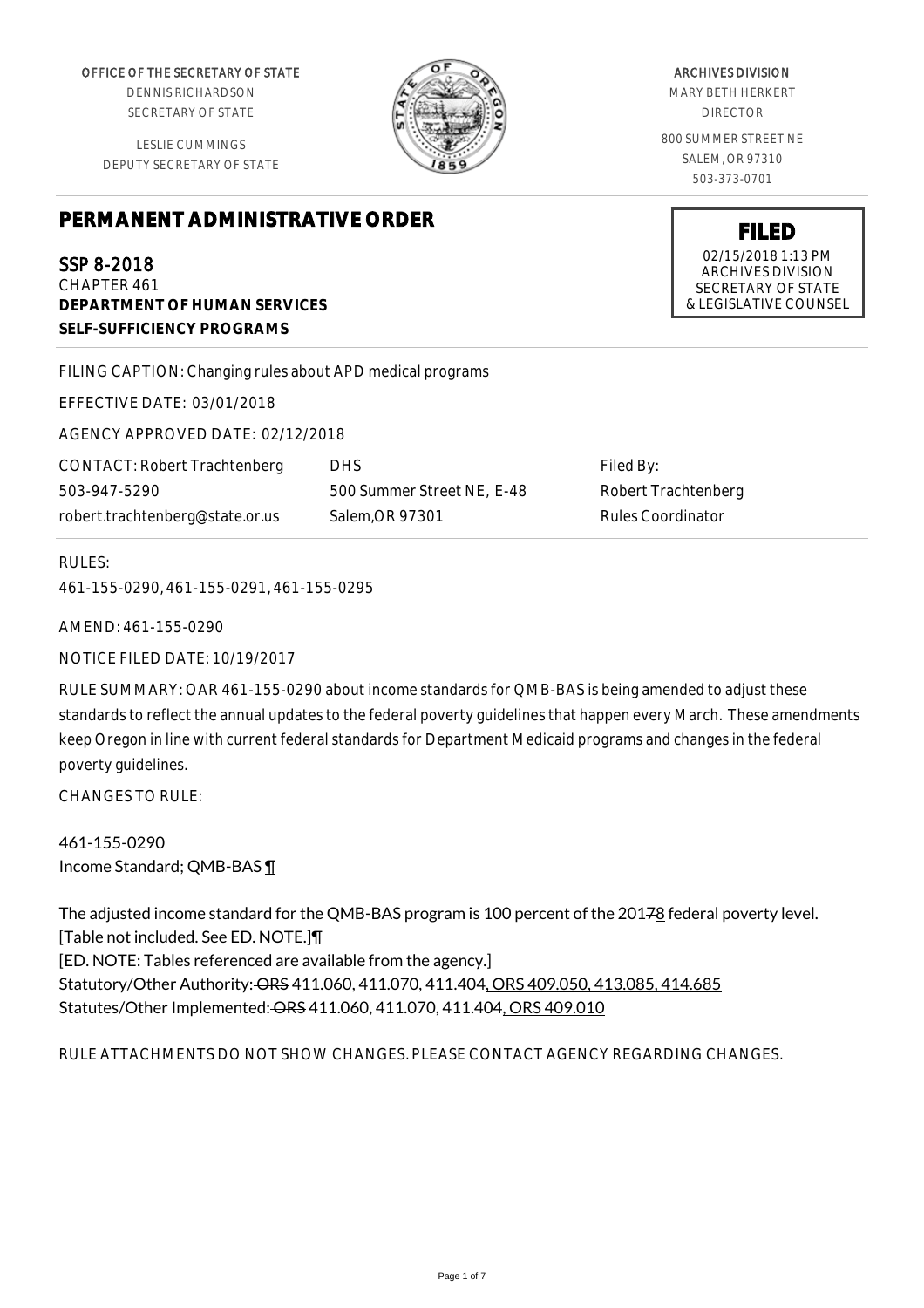The adjusted income standard for the QMB-BAS program is 100 percent of the 2018 federal poverty level.

| No. in Need Group      | Amount  |
|------------------------|---------|
| 1                      | \$1,012 |
| 2                      | 1,372   |
| 3                      | 1,732   |
| 4                      | 2,092   |
| 5                      | 2,452   |
| 6                      | 2,812   |
| 7                      | 3,172   |
| 8                      | 3,532   |
| 9                      | 3,892   |
| 10                     | 4,252   |
| Each additional person | 360     |

QMB-BAS Adjusted Income Standard

Stat. Auth.: ORS 409.050, 411.060, 411.070, 411.404, 413.085, 414.685 Stats. Implemented: ORS 409.010, 411.060, 411.070, 411.404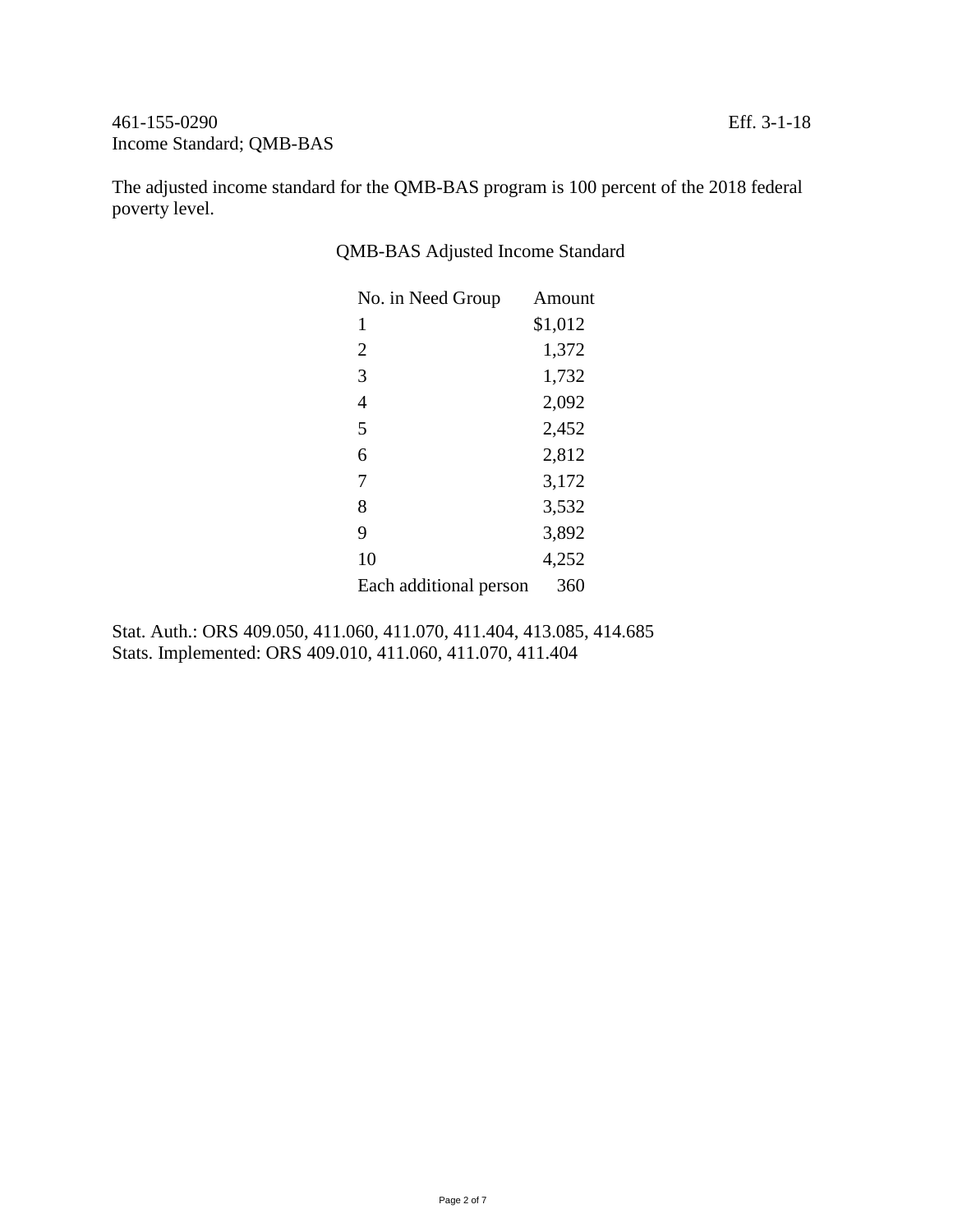#### AMEND: 461-155-0291

#### NOTICE FILED DATE: 10/19/2017

RULE SUMMARY: OAR 461-155-0291 about income standards for QMB-DW is being amended to adjust these standards to reflect the annual updates to the federal poverty guidelines that happen every March. These amendments keep Oregon in line with current federal standards for Department Medicaid programs and changes in the federal poverty guidelines.

CHANGES TO RULE:

461-155-0291 Income Standard; QMB-DW ¶

The adjusted income standard for the QMB-DW program is 200 percent of the 20178 federal poverty level (see OAR 461-155-0290). [Table not included. See ED. NOTE.]¶ [ED. NOTE: Tables referenced are available from the agency.] Statutory/Other Authority: ORS 411.060, 411.070, 411.404, ORS 409.050, 413.085, 414.685 Statutes/Other Implemented: ORS 411.060, 411.070, 411.404, ORS 409.010

RULE ATTACHMENTS DO NOT SHOW CHANGES. PLEASE CONTACT AGENCY REGARDING CHANGES.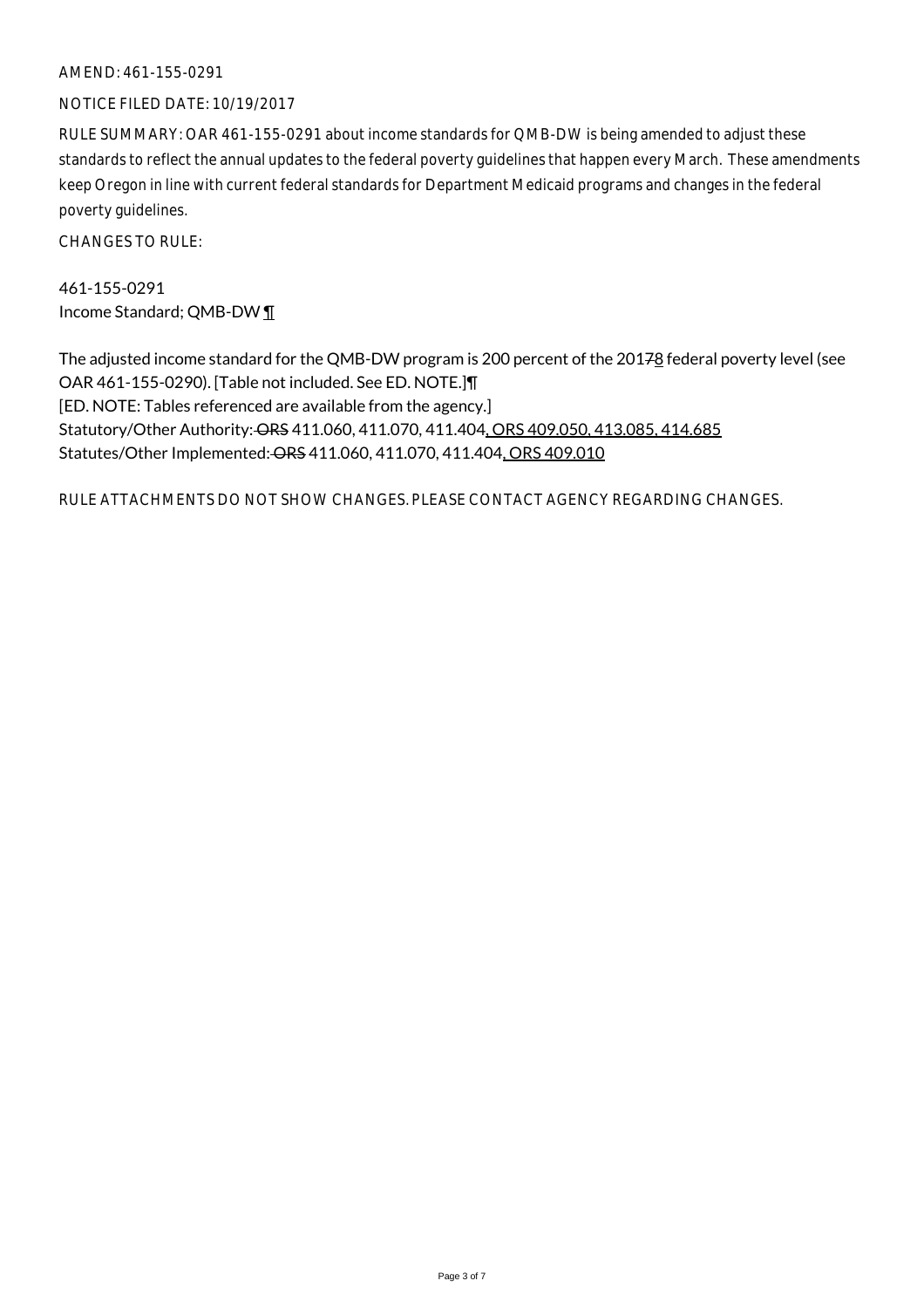461-155-0291 Eff. 3-1-18 Income Standard; QMB-DW

The adjusted income standard for the QMB-DW program is 200 percent of the 2018 federal poverty level (see OAR 461-155-0290).

QMB-DW Adjusted Income Standard

| No. in Need Group      | Amount  |
|------------------------|---------|
| 1                      | \$2,024 |
| $\overline{2}$         | 2,744   |
| 3                      | 3,464   |
| 4                      | 4,184   |
| 5                      | 4,904   |
| 6                      | 5,624   |
| 7                      | 6,344   |
| 8                      | 7,064   |
| 9                      | 7,784   |
| 10                     | 8,504   |
| Each additional person | 720     |

Stat. Auth.: ORS 409.050, 411.060, 411.070, 411.404, 413.085, 414.685 Stats. Implemented: ORS 409.010, 411.060, 411.070, 411.404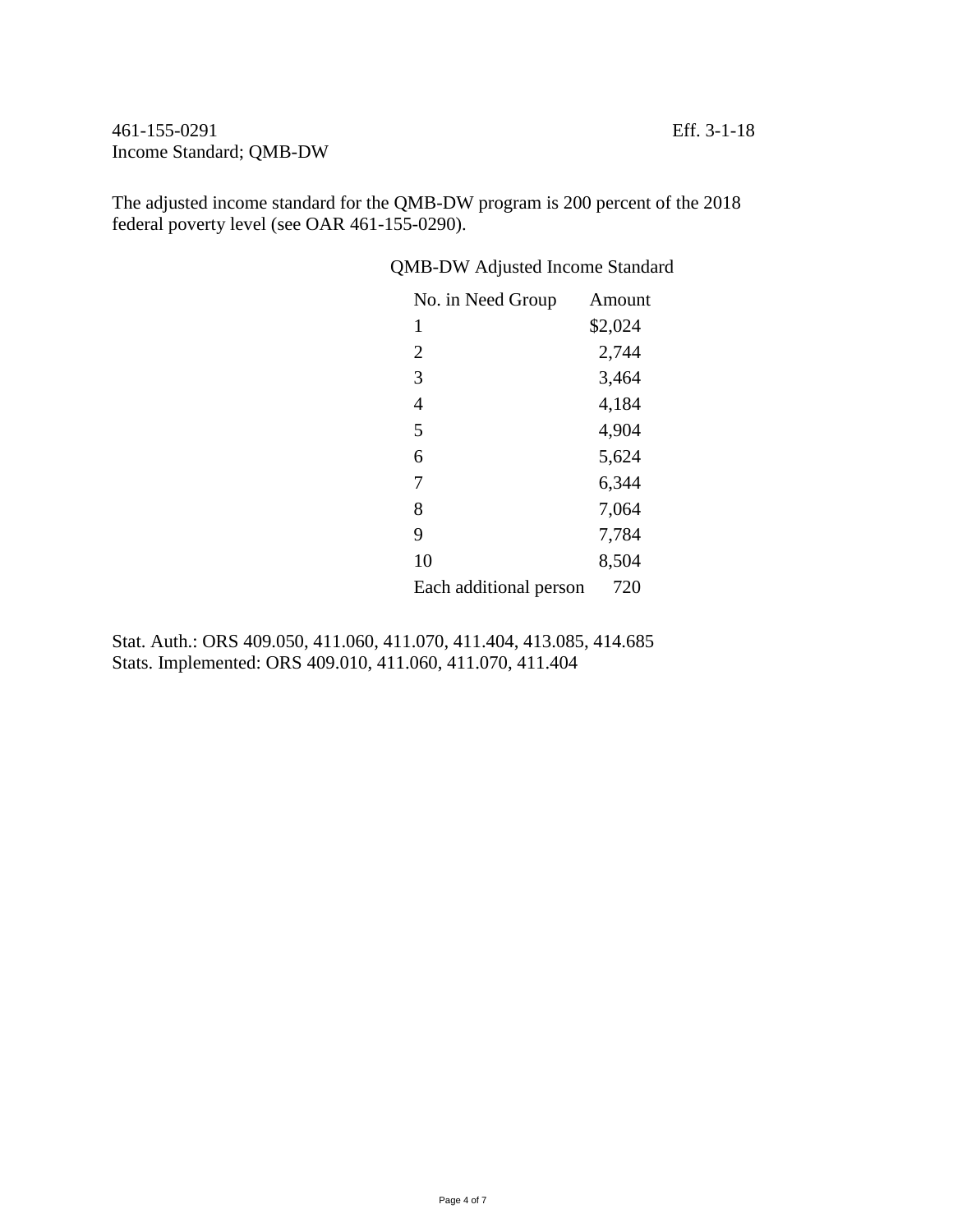#### AMEND: 461-155-0295

#### NOTICE FILED DATE: 10/19/2017

RULE SUMMARY: OAR 461-155-0295 about income standards for QMB-SMB and QMB-SMF is being amended to adjust these standards to reflect the annual updates to the federal poverty guidelines that happen every March. These amendments keep Oregon in line with current federal standards for Department Medicaid programs and changes in the federal poverty guidelines.

CHANGES TO RULE:

461-155-0295 Income Standard; QMB-SMB, QMB-SMF ¶

(1) Eligibility for QMB-SMB requires income greater than 100 percent (see OAR 461-155-0290) but less than 120 percent of the federal poverty level. The adjusted income standard for QMB-SMB is 120 percent of the 20178 federal poverty level. [Table not included. See ED. NOTE]¶ (2) Eligibility for QMB-SMF requires income equal to or greater than 120 percent (see section (1) of this rule) but less than 135 percent of the federal poverty level. The adjusted income standard for QMB-SMF is 135 percent of the 20178 federal poverty level. [Table not included. See ED. NOTE]¶ [ED. NOTE: Tables referenced are available from the agency.] Statutory/Other Authority: ORS 411.060, 411.070, ORS 409.050, 413.085, 414.685 Statutes/Other Implemented: ORS 411.060, 411.070, ORS 409.010

RULE ATTACHMENTS DO NOT SHOW CHANGES. PLEASE CONTACT AGENCY REGARDING CHANGES.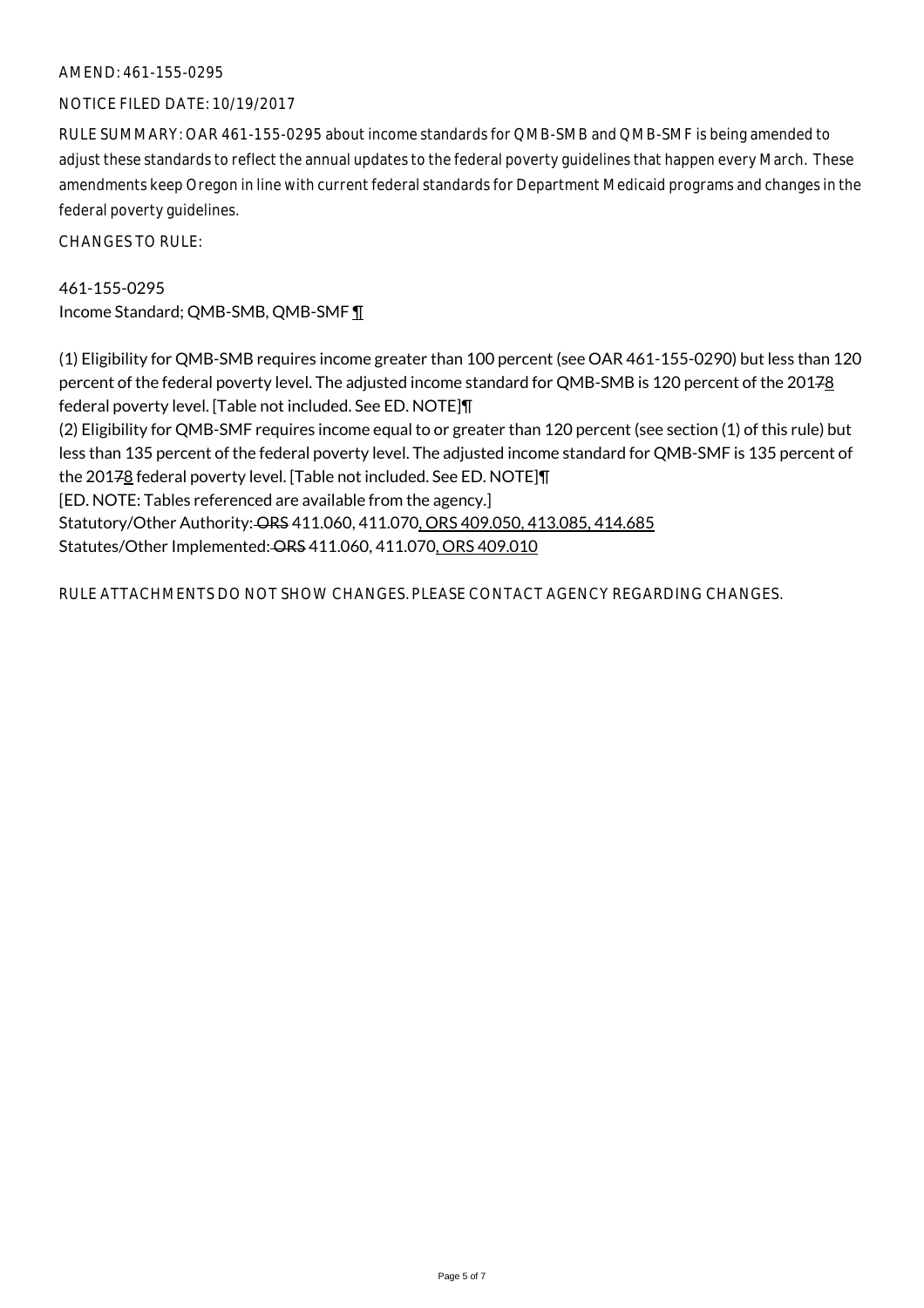## 461-155-0295 Eff. 3-1-18 Income Standard; QMB-SMB, QMB-SMF

(1) Eligibility for QMB-SMB requires income greater than 100 percent (see OAR 461-155-0290) but less than 120 percent of the federal poverty level. The adjusted income standard for QMB-SMB is 120 percent of the 2018 federal poverty level.

> QMB-SMB Adjusted Income Standard (Case Descriptor SMB)

| No. in Need Group      | Amount  |
|------------------------|---------|
| 1                      | \$1,214 |
| 2                      | 1,646   |
| 3                      | 2,078   |
| $\overline{4}$         | 2,510   |
| 5                      | 2,942   |
| 6                      | 3,374   |
| 7                      | 3,806   |
| 8                      | 4,238   |
| 9                      | 4,670   |
| 10                     | 5,102   |
| Each additional person | 432     |

(2) Eligibility for QMB-SMF requires income equal to or greater than 120 percent (see section (1) of this rule) but less than 135 percent of the federal poverty level. The adjusted income standard for QMB-SMF is 135 percent of the 2018 federal poverty level.

> QMB-SMF Adjusted Income Standard (Case Descriptor SMF)

| No. in Need Group | Amount  |
|-------------------|---------|
| 1                 | \$1,366 |
| 2                 | 1,852   |
| 3                 | 2,338   |
| 4                 | 2,824   |
| 5                 | 3,310   |
| 6                 | 3,796   |
| 7                 | 4,282   |
| 8                 | 4,768   |
| 9                 | 5,254   |